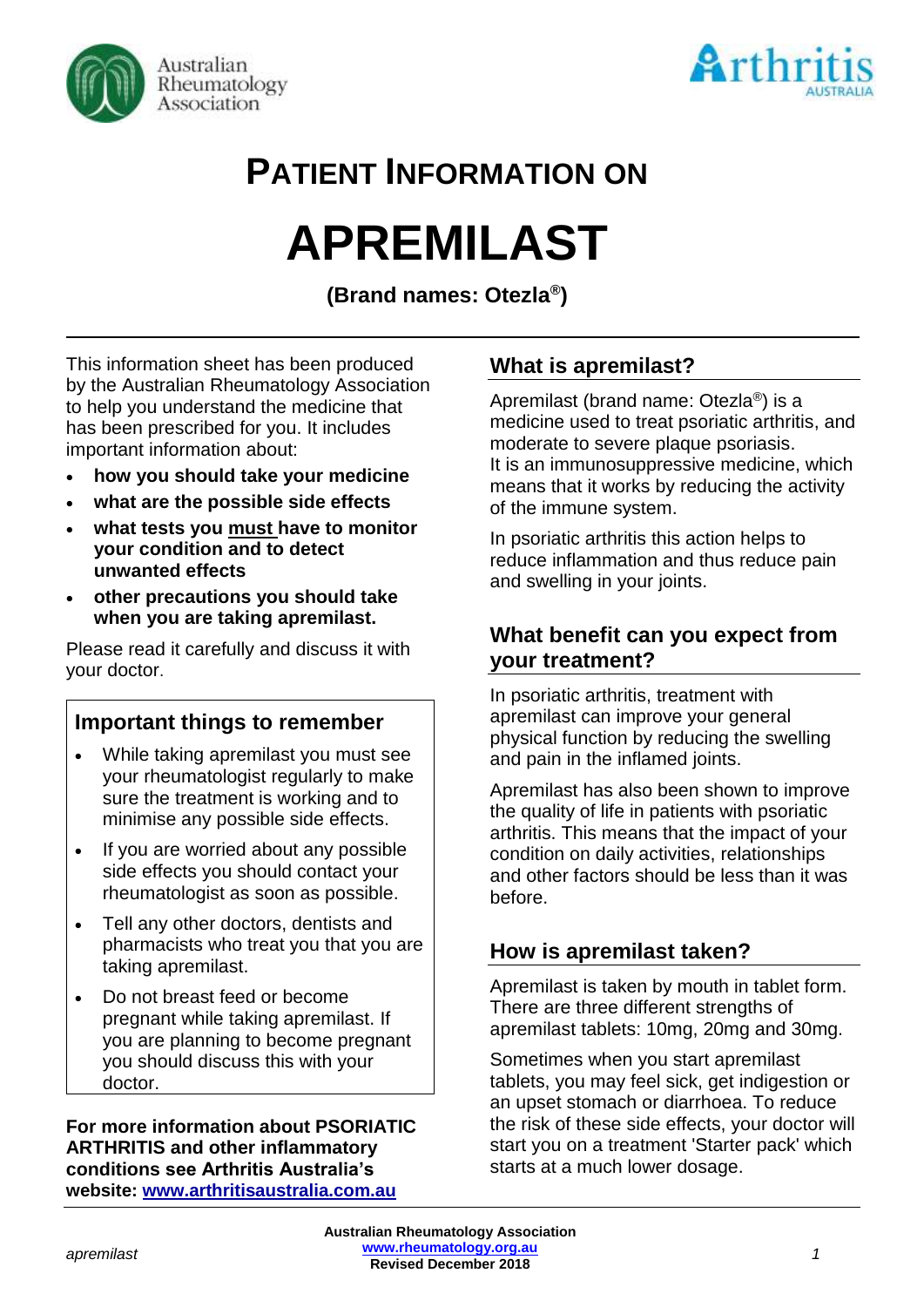Your treatment will start at the lower dose and will gradually be increased (also called "titrated") over the first 6 days of treatment. The 'Starter pack' has a schedule of which tablets to take, morning and night, during these first 6 days.

After the titration period, the usual dose is 30mg twice daily: one 30mg tablet in the morning and one 30mg tablet in the evening. By the end of day 6 you will have reached this recommended dose.

#### *How to take apremilast*

The tablets should be swallowed whole, not chewed or broken, with water. They can be taken with or without food.

Do not crush, split or chew the tablets.

Apremilast may be used with other arthritis medicines including:

- other Disease Modifying Anti-Rheumatic Drugs (DMARDs) such as methotrexate;
- steroid medicines such as prednisolone or cortisone injections into the joint;
- anti-inflammatory medicines (NSAIDs) such as naproxen (Naprosyn) or ibuprofen (Brufen, Nurofen);
- simple pain medicines such as paracetamol.

There are separate information sheets for the medicines mentioned above.

#### *When to take apremilast*

Take your apremilast at the same time each day, one tablet in the morning and one in the evening.

If you have severe kidney problems your doctor may tell you to only take apremilast once a day, in the morning.

#### *How long to take apremilast*

Your doctor will tell you how long to continue taking your apremilast tablets. Do not stop taking your treatment unless advised by your doctor or unless side effects develop.

#### *If you forget to take it*

Take it as soon as you remember. If it is close to the time for the next dose, just skip the missed dose. Take the next dose at the regular time. Do not take a double dose to make up for the dose that you missed. If you are not sure what to do, ask your doctor or pharmacist.

# **Are there any side effects?**

You might experience side effects with your treatment. Tell your doctor if you are concerned about possible side effects.

#### *Most common possible side effects*

- The most common side effects that may occur when taking apremilast are those affecting the stomach and bowel. These effects can include *excessive wind, bowel discomfort, loss of appetite, nausea* (feeling sick) and *diarrhoea*. These side effects often lessen after a few weeks of treatment. Starting apremilast with a lower dose in the 'Starter pack' helps to reduce the chance of these side effects.
- Other common side effects with apremilast include weight loss, skin rash, tiredness or difficulty sleeping, cough, cold or runny nose, headaches, increased blood pressure and back pain. These side effects, if they occur, often lessen with continued treatment.
- Depression, mood changes and suicidal behavior may occur and this should be discussed with your doctor if you experience such changes in mood.

#### *Less common or rare possible side effects*

Allergic reactions may occur with apremilast. Seek medical attention immediately if you become short of breath, suffer wheezing or have difficulty breathing, or if you have swelling of the face, lips, tongue or other parts of the body.

Tell your doctor or pharmacist immediately if any of side effects you experience get worse, or if